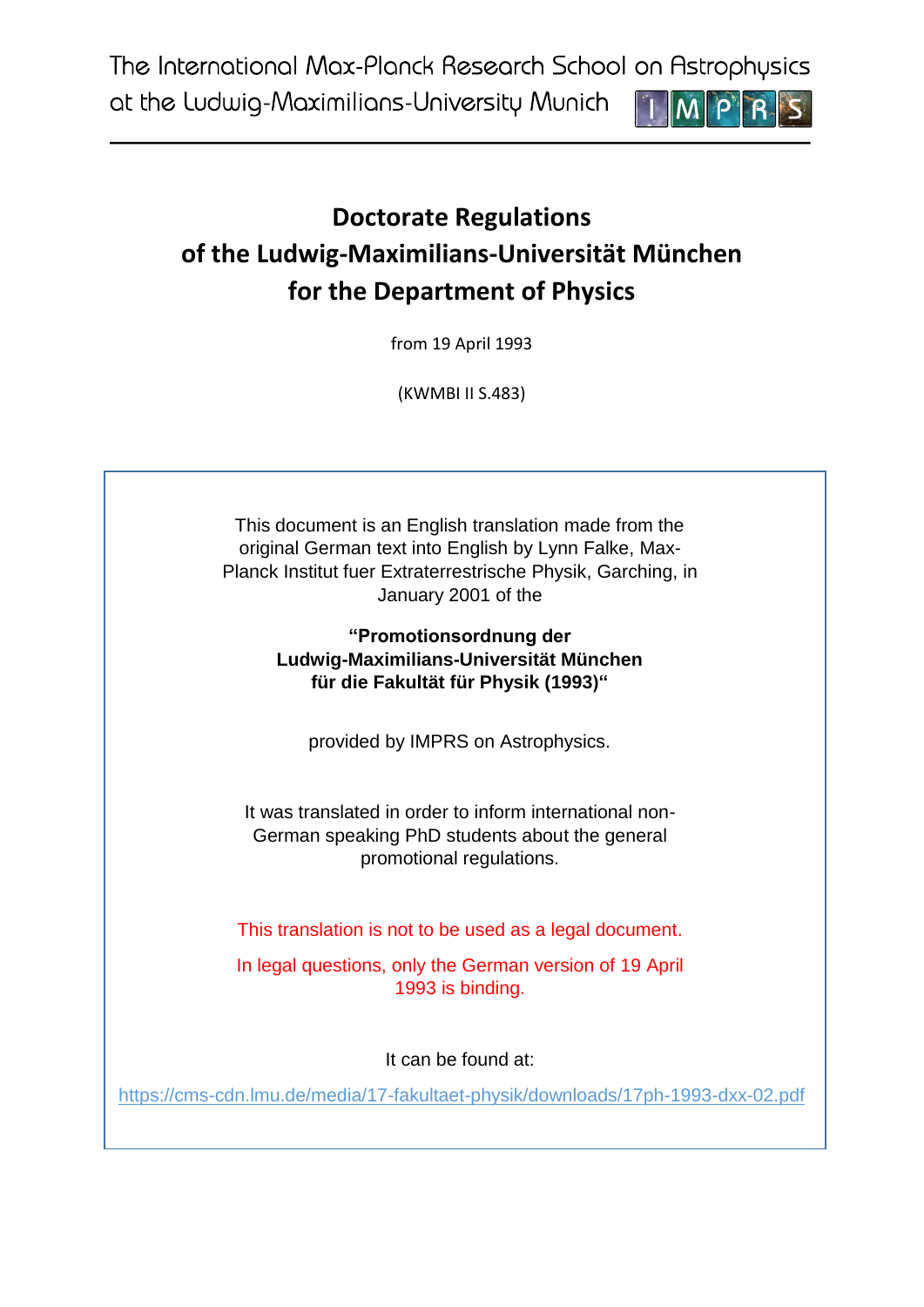## **The Ludwig-Maximilians-Universität München enacted on the basis of Article 6 in conjunction with Article 83 of the Bayerischen Hochschulgesetzes (BayHSchG), the following doctorate procedure for the Department of Physics:**

#### **Table of Contents**

Paragraph 1 The Significance of the Doctorate, Academic grades

#### **I. The Doctorate Authorities**

- Paragraph 2 Doctorate Commission, Doctorate Board, (Diploma) Examination Board
- Paragraph 3 Passing a Resolution

#### **II. Admittance to the Doctorate**

- Paragraph 4 Qualification for Admittance
- Paragraph 5 The Doctorate Preliminary Examination
- Paragraph 6 Application for Admittance
- Paragraph 7 Admittance
- Paragraph 8 Withdrawal of the Application

#### **III. The Doctorate Procedure**

- Paragraph 9 Doctorate Achievements
- Paragraph 10 Chronological Procedure
- Paragraph 11 Thesis
- Paragraph 12 Supervision of the Thesis
- Paragraph 13 Assessment of the Thesis
- Paragraph 14 Oral Examination
- Paragraph 15 Results of the Doctorate Examination

#### **IV. Printing the Thesis**

Paragraph 16 Publication of the Thesis Paragraph 17 Submittance of the Compulsary Copies

#### **V. The Doctorate Certificate**

Paragraph 18 Issuing the Doctorate Certificate

## Paragraph 19 Renewal of the Doctorate Certificate

#### **VI. Honorary Doctor's Degree**

Paragraph 20 Procedure

#### **VII. Conclusive Regulations**

Paragraph 21 Consequences of Fraud Paragraph 22 Coming into Effect and Temporary Regulation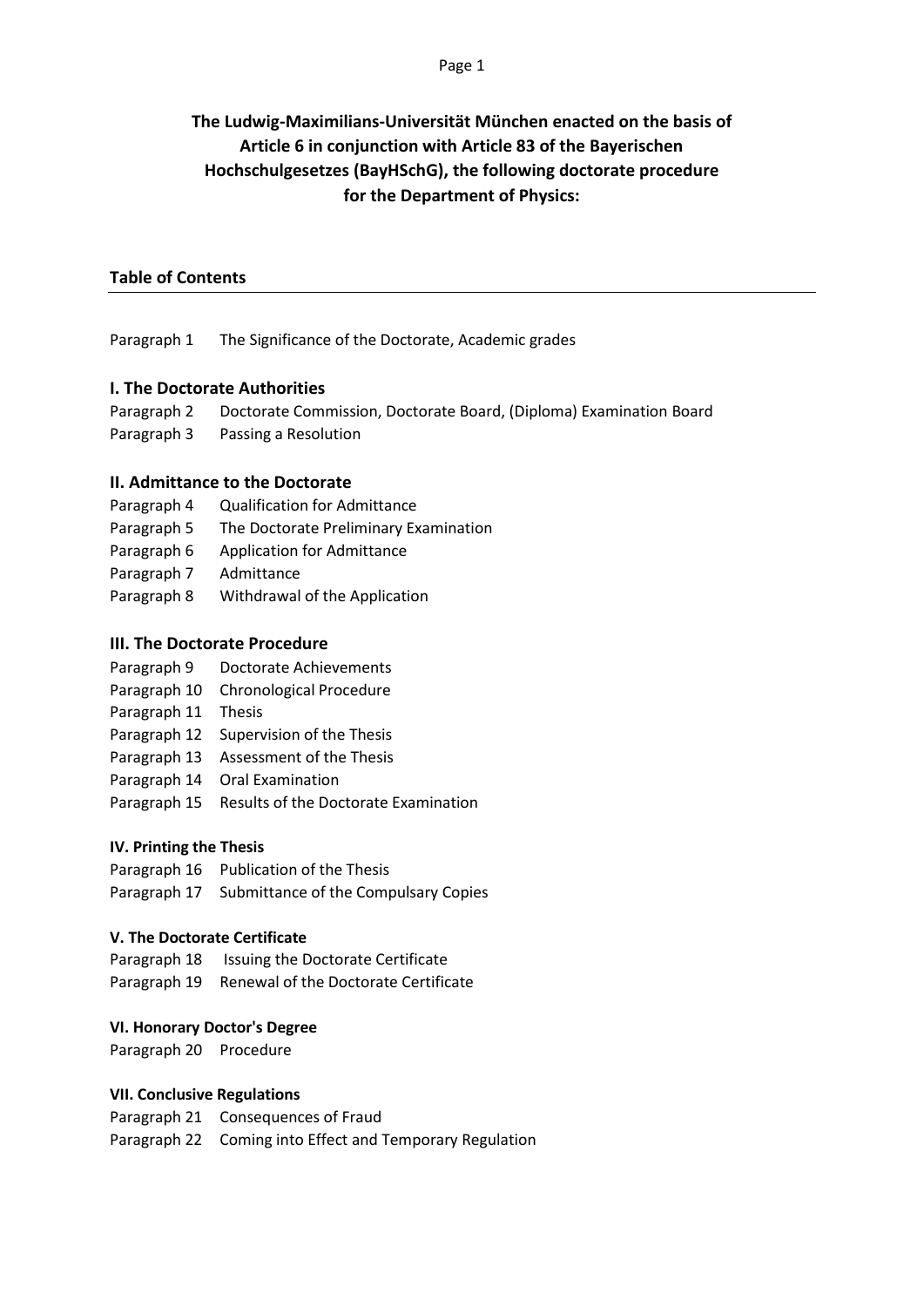#### Page 2

#### **Paragraph 1 Significance of the Doctorate, Academic Grades**

1 The doctorate serves as proof of an independent scientific achievement in a certain field of the Department of Physics

2.1 On achieving the doctorate, the candidate attains the academic grade of Doctor of Natural Sciences (Dr. rer. nat.)

2.2 The degree "honorary Doctor", (Dr. rer. nat. h.c.) may be awarded to those persons who excelled with a distinguished scientific achievement.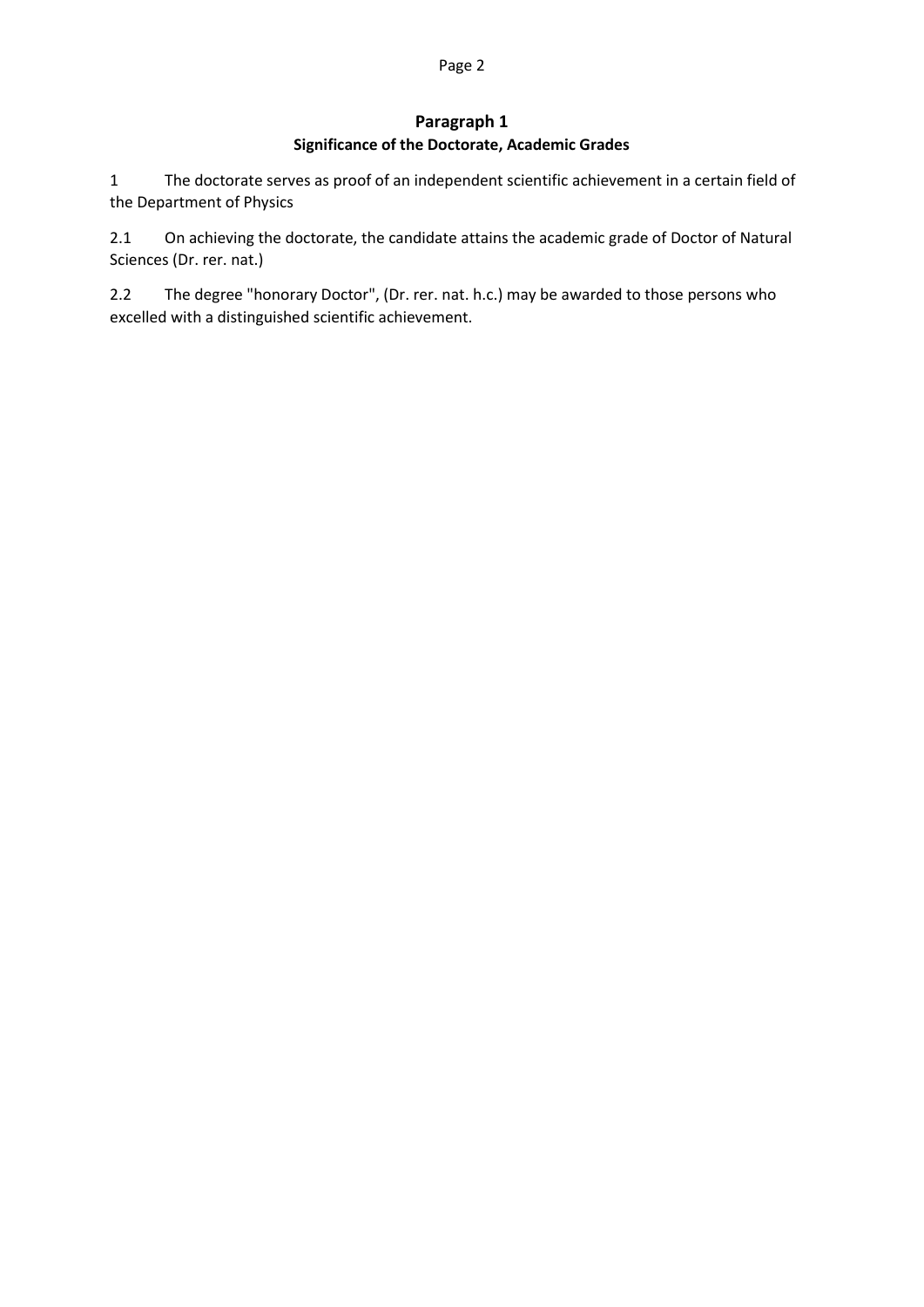#### Page 3

#### **I. The Doctorate Authorities**

#### **Paragraph 2**

#### **Doctorate Commission, Doctorate Board, (Diploma) Examination Board**

1 The responsible Doctorate Authorities, according to the Doctorate Regulations are the: Doctorate Commission, Doctorate Board, (Diploma) Examination Board, Faculty Advisory Council, the Dean, and the Chairman of the (Diploma) Examination Board.

2.1 The Doctorate Commission is made up of at least six university professors, honorary professors, tutors and other extracurricular professors; at least two-thirds of the members must belong to the Department of Physics.

2.2 The dean appoints the members and chairman; if the thesis is supervised according to Par. 12, section 1, section 2, section 3, clause 1, no. 1 or section 3, clause 1, no. 2, then the supervisor should also be a member.

2.3 The dean observes that the fields handled in the thesis are adequately represented by the professors.

3.1 The Doctorate Board is made up of all the professors of the Department of Physics and the full-time holders of professorship rights.

3.2 The dean is the chairman.

4 The structure of the (Diploma) Examination Board for making decisions on the doctorate preliminary examination (paragraph 5) is:

1 for a doctor's degree in the field of physics or astronomy, according to the valid version of the Diploma Examination's Regulations for students of physics at the Ludwig-Maximilians-University Munich from October 1984 (KMB1 11 1985 S. 35).

2 for a doctor's degree in the field of meteorology, according to the valid version of the Diploma Examination's Regulations for students of meteorology, at the Ludwig-Maximilians-University Munich from 27 July 1977 (KMB1 11S. 199).

## **Paragraph 3 Passing a Resolution**

1.1 The Doctorate Commission, Doctorate Board and the (Diploma) Examination Board can pass a resolution when all members were summoned by a written invitation at least one week before the meeting, and the majority of the members are present and entitled to vote.

1.2 The authoritative body passes a resolution from the majority of the given votes.

1.3 If the votes end in a draw, then the chairman has the casting vote, ie. his vote decides the final mark.

1.4 Refusal to vote, secret ballots and transfering votes to another person are not allowed.

2. If a professor is personally involved with the candidate, this is regulated according to section 50 of the BayHSchG. (Bavarian University Law)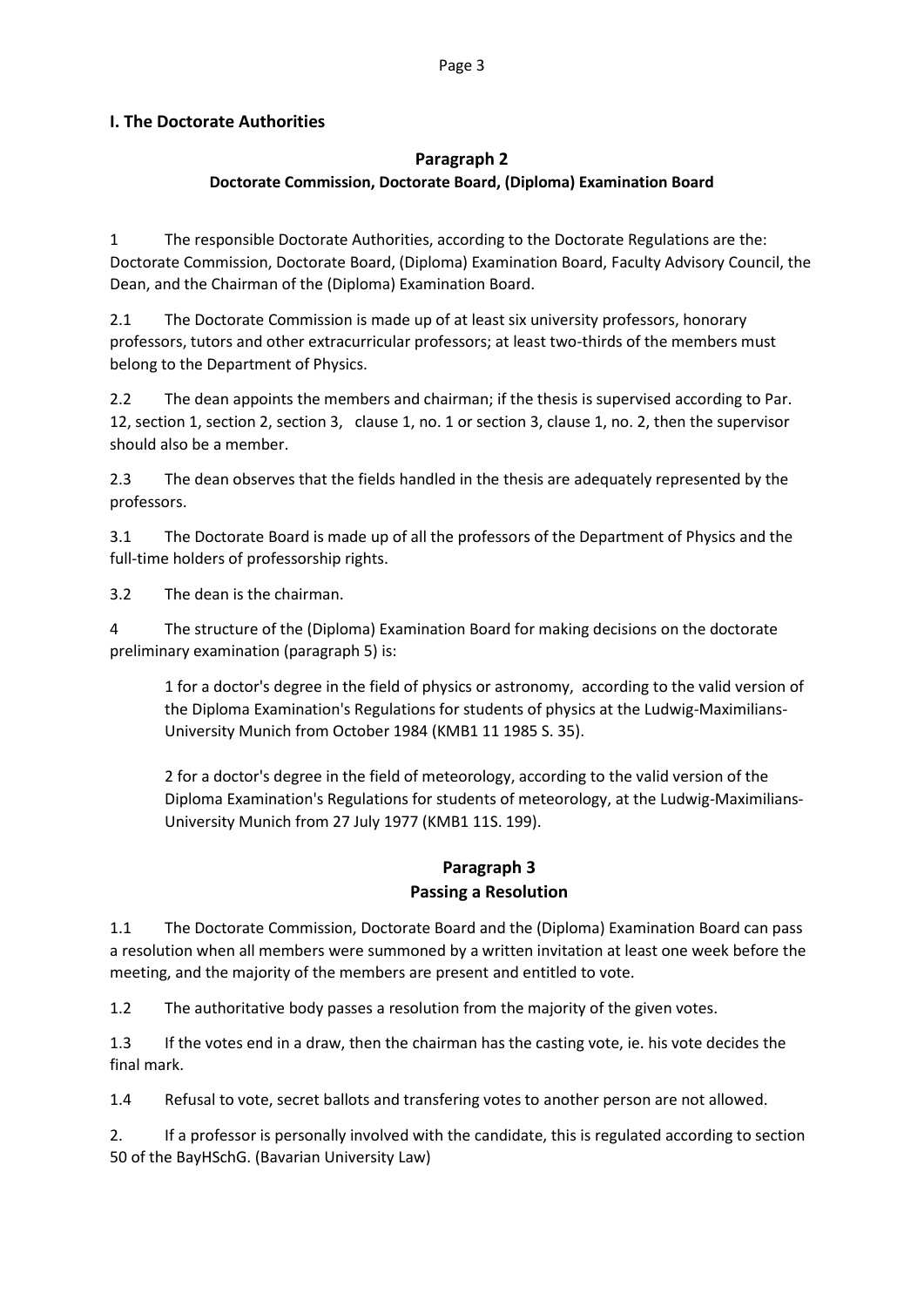#### Page 4

#### **II. Admittance to the Doctorate**

## **Paragraph 4 Qualification for Admittance**

- 1.1 The candidate should not have already failed a similar doctorate examination.
- 1.2 There should be no legal reason against the candidate reaching the grade of Doctor.
- 2.1 As a rule, the candidate should be in command of the German language.
- 2.2 Another language for the examination may be permitted by the dean.
- 3 The candidate must:

1) have graduated from high school/grammar school with a certificate allowing him to study at university.

2) have graduated from university in a scientific subject.

3) have attained the mark "good" or equivalent in an appropriate subject in the graduation examination at a university or equivalent.

4) At least two semesters in an appropriate subject must have been completed at the Universität, München. 2 An exception may be made by the dean, if two semesters as an observer, or work as a scientific helper or an equivalent scientific work are recognized. 5) Appropriate subjects for the final examinations are according to section 3 no. 3:

1 a Diploma in physics or meterology

2 the first state examination for a teaching post at a high school/grammar school in the subject physics

3 a subject permitted by the Faculty Advisory Council on application of the candidate is:

a) an appropriate subject recognized as examinable for the Diploma, or the First State Examination for a teaching post at a high school/grammar school in a mathematicalscientific subject.

b) an appropriate subject recognized of equal value in a final examination taken in a foreign country; whether of equal standard will be determined by the Minister of Culture Commitee and and the University Deans' Commitee; in borderline cases, the Central Office for Foreign Education Systems will be consulted: the recognition can depend on bringing additional achievements, criteria necessary to show evidence of having enough knowledge in the field of the thesis; the decision about such criteria will be madenby the Faculty Advisory Council, according to Article 51, section 4, of the BayHSchG (Bavarian University Law).

6) 1 Instead of studies according to sect. 3. no. 2, and a final examination in the appropriate subject according to sect. 3, no. 3, a doctorate preliminary examination (par.5) can be accepted.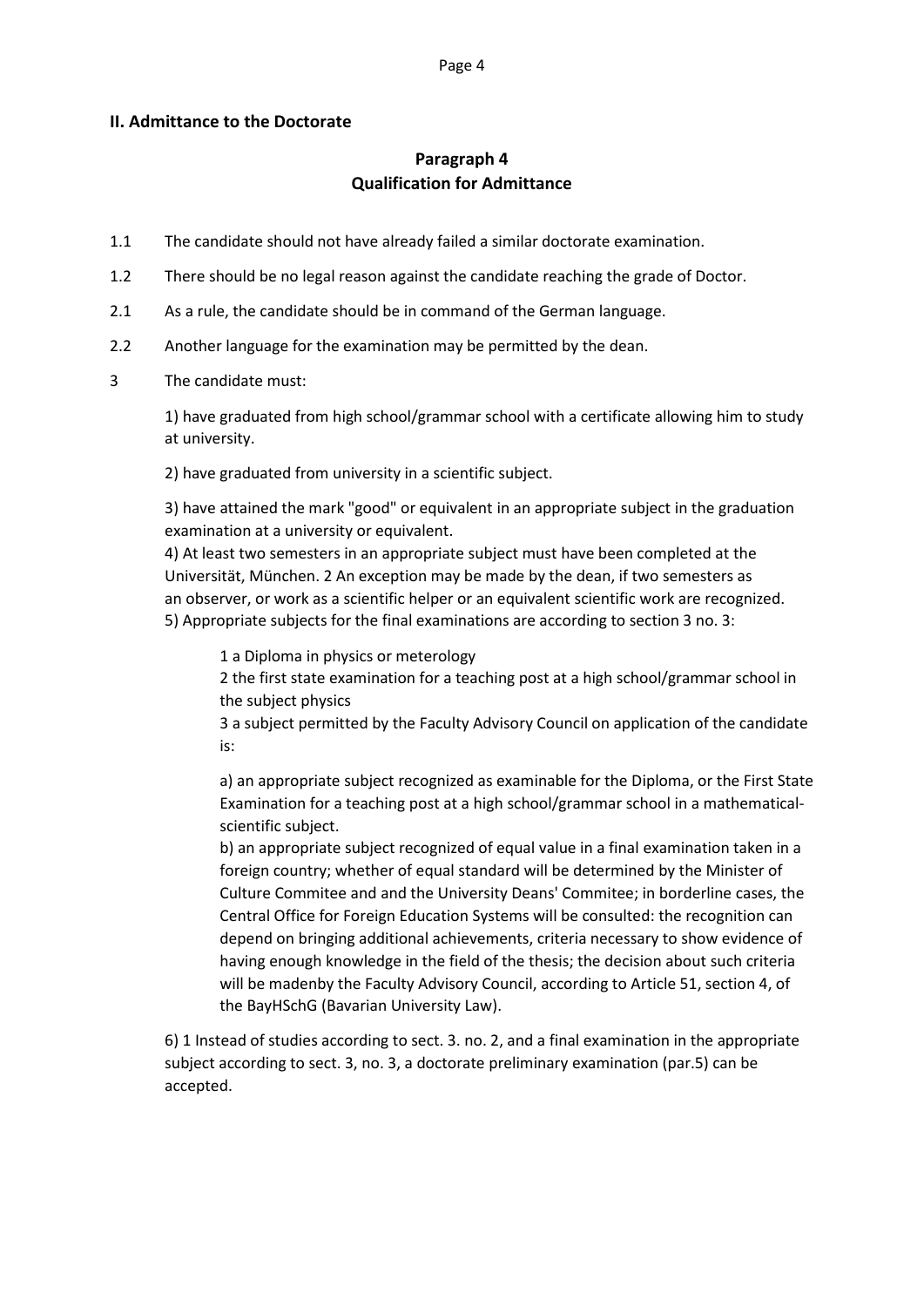2 Only those candidates will be permitted to this examination, who fulfil the requirements named in sect. 1 and 2. and:

1. have studied in another country at a university or school with an equal standard, but are not able to prove that the appropriate subject in the final examination has the same standard

2. to take the PhD course in the field of didactic of physics, have already graduated at a college of education, or studied earlier educational science, or studied for the teaching profession at an elementary, secondary, vocational or grammar school/high school or

3. must have studied in an appropriate field at a college and passed the final examination with an average mark of at least "very good"; college graduates must also show proof that they have studied two semesters of physics or meteorology at the Universität, München. During one semester, the candidate should have enrolled in a seminar in one of the subjects for the doctorate preliminary examination, and he needs a recommendation from the seminar tutor that he should be admitted to the doctorate preliminary examination.

## **Paragraph 5 The Doctorate Preliminary Examination**

1. According to par. 4, sect. 6, the candidate for the doctorate preliminary examination must prove that on the basis of his knowledge and competence he can expect to get his PhD.

2.1 The candidate must give the chairman of the (Diploma) Examination Board (for physics or meteorolgy) a written application with the main subject and two subsidiary subjects for admittance to the doctorate preliminary examination.

2.2 Enclosed in the application should be the documents stated in par. 6, sect. 1, clause 2, no. 1,3,7 and 9, and also proof of qualifications as in par. 4, sect. 6, clause 2.

2.3 Permission to use a foreign language in the examination can be granted according to par. 4, sect. 2.

2.4 The application for admittance should be processed within three months.

3.1 The chairman of the responsible (Diploma) Examination Board checks the application to see if the subsidiary subjects are in agreement with sect. 5.

3.2 He decides on admittance to the examination.

3.3 He designates three examiners from the department's professors, one of them as chairman of this examination board.

3.4 He decides on the date of the examination.

3.5 The candidate will be given notice of the date of the examination and the name of the examiner at least eight days beforehand.

3.6 In case the examiner is delayed at that time, the chairman of the examination board can at short notice decide on another examiner; this still being in accordance with the rules.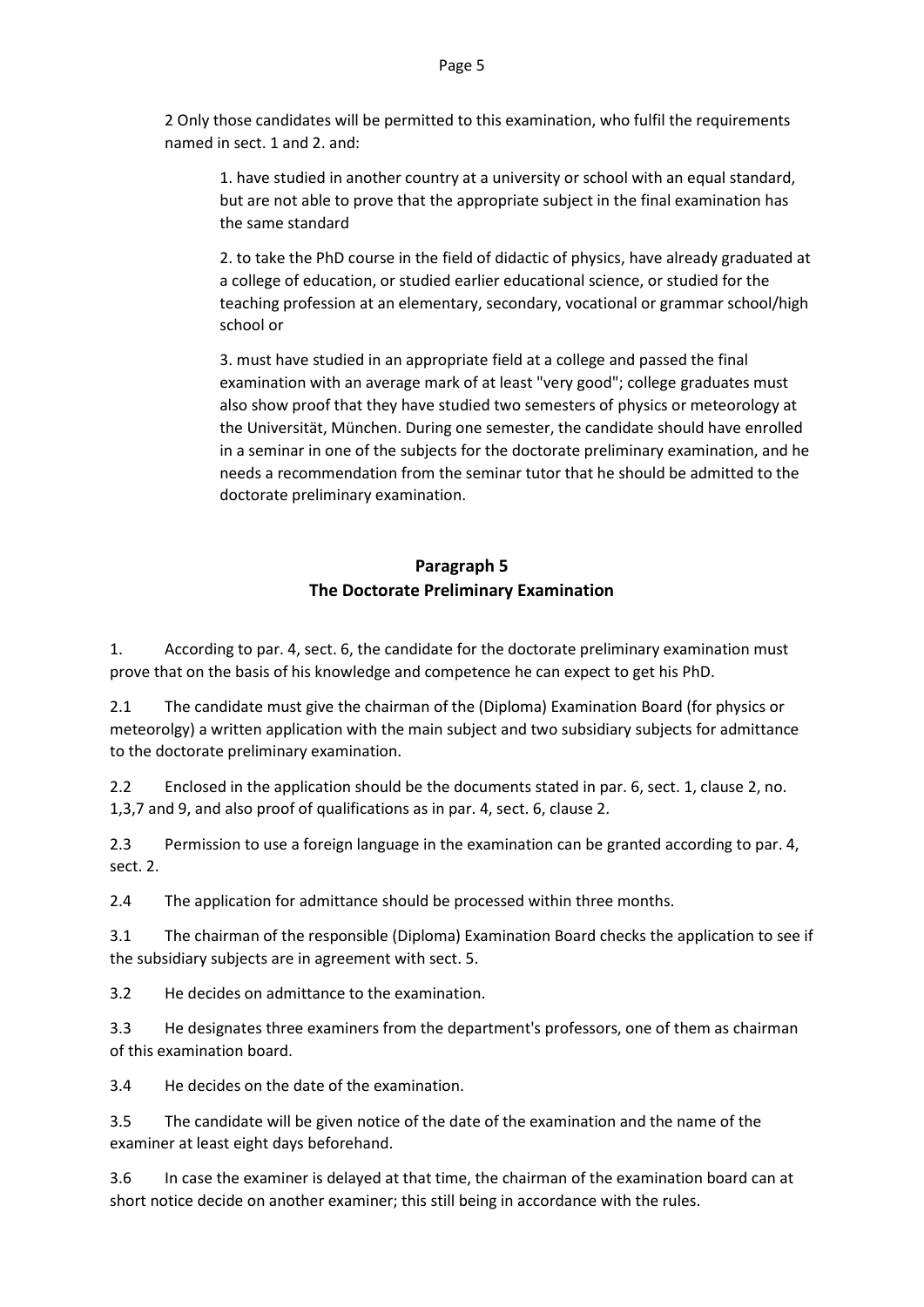4.1 The doctorate preliminary examination is an oral examination.

4.2 The main subject and two subsidiary subjects will be examined.

4.3 The requirements are the same as for the final examination (par. 4, sect. 3, no. 3, sect. 5).

5.1 The main subject is that subject, represented in the Department of Physics, in which the candidate wishes to do his thesis.

5.2 The subsidiary subjects should not be too closely related to one another or to the main subject.

5.3 The chairman can allow the (diploma) examination board to make a decision thereon.

6.1 The doctorate preliminary examinations will be held within two weeks of one another, there is a separate examination for each subject, each lasting 45 minutes.

6.2 The course of each separate examination will be recorded.

6.3 Exclusion of an examiner due to personal involvement is regulated in Article 50 BayHSchG (Bavarian University Law).

7. If the candidate is delayed, par. 14, sect, 7, comes into force.

8. The candidate's performance in the subject has to be assessed as "passed" or "not passed".

9.1 If a preliminary examination is failed, an application can be made to repeat it.

9.2 Only the failed preliminary examinations have to be repeated.

9.3 The application to repeat the preliminary examination has to be made within three months of the date of the announcement that the examination was failed; here section 2 and 3 are valid accordingly.

9. 4 In very exceptional cases, the chairman of the (Diploma) Examination Board can extend the deadline to six months.

9.5 A second repetition of the preliminary examination can only be applied for in exceptional cases, and in one subject only: clause 3 and 4 are valid respectively.

10.1 A report of the passed doctorate preliminary examination, stating the subjects passed, will be issued.

10.2 If the candidate has not passed the doctorate preliminary examination, or if it is not recognized as being passed (sect. 7), then the candidate gets a written notification with a legal rights instruction (RECHTSBEHELFSBELEHRUNG).

## **Paragraph 6 Application for Admittance to the Examination**

1.1 The candidate gives the dean a written application for admittance to the doctorate examination.

1.2 The following documents are to be included:

1) A short curriculum vitae, showing qualifications achieved to date, and relevant work experience;

2) proofs according to par.4, sect. 3 and 4,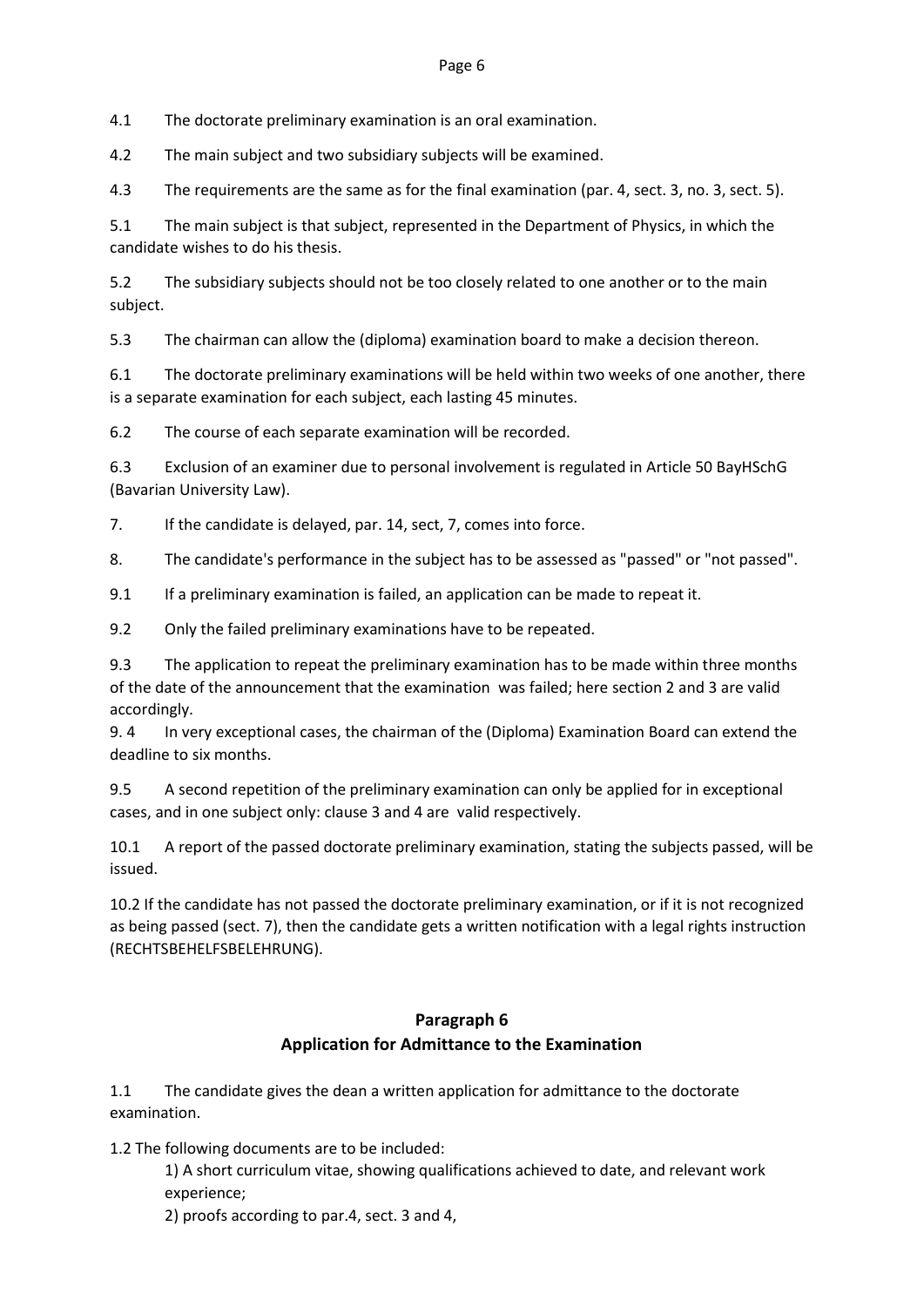3) if necessary, the dean's decision whether a foreign language may be used in the examination, according to par. 4, section 2, clause 2,

4) eight copies of the thesis, ready for print, (par. 11, sect. 2), and if necessary the appropriate number of special prints of the pre-publication according to (par.11, sect. 1, clause 3), as well as a copy of the abstract (par. 11, sect. 2, clause 3) on an extra paper,

5) an affirmation from the applicant, whether and from whom the thesis was supervised; if necessary the decision of the faculty advisory council on the authorization to the thesis, according to par. 12, sect. 4, clause 3,

6) a declaration, that the candidate had really worked on the thesis himself, that he only used those sources of information stated, and that quotations as such are clearly indicated; in the case that the thesis is not written in the mother tongue of the candidate, it should be declared who helped polish up his style,

7) a declaration that the candidate had never ever failed a similar doctorate examination before,

8) a declaration whether the thesis, all or part of it, has ever been submitted to another examinination board,

9) if the candidate has been off the university register for longer than three months, and is not employed in the civil service, he must have an official police certificate showing no criminal record (FUEHRUNGZEUGNIS).

2.1 The dean can decide before the candidate has handed in his application whether all or individual admittance qualifications are met. 2 Par. 7, sect. 1, clause 2 are valid accordingly.

3.1 If the candidate cannot show the necessary documents, the dean may allow him to bring evidence in another way. 2 Par. 7, sect. 2 is valid accordingly.

## **Paragraph 7 Admittance**

1.1 The dean can decide from the documents, according to par.6, whether the admittance qualifications in par. 4 are fulfilled.

2 The dean can have the faculty advisory council decide, whether individual admittance qualifications are fulfilled.

2.1 Should the statements or the documents not be complete, the dean can then demand in a written form, that the remaining documents be delivered within a reasonable time limit.

2.2 If the dead line expires, then the dean can dismiss the application.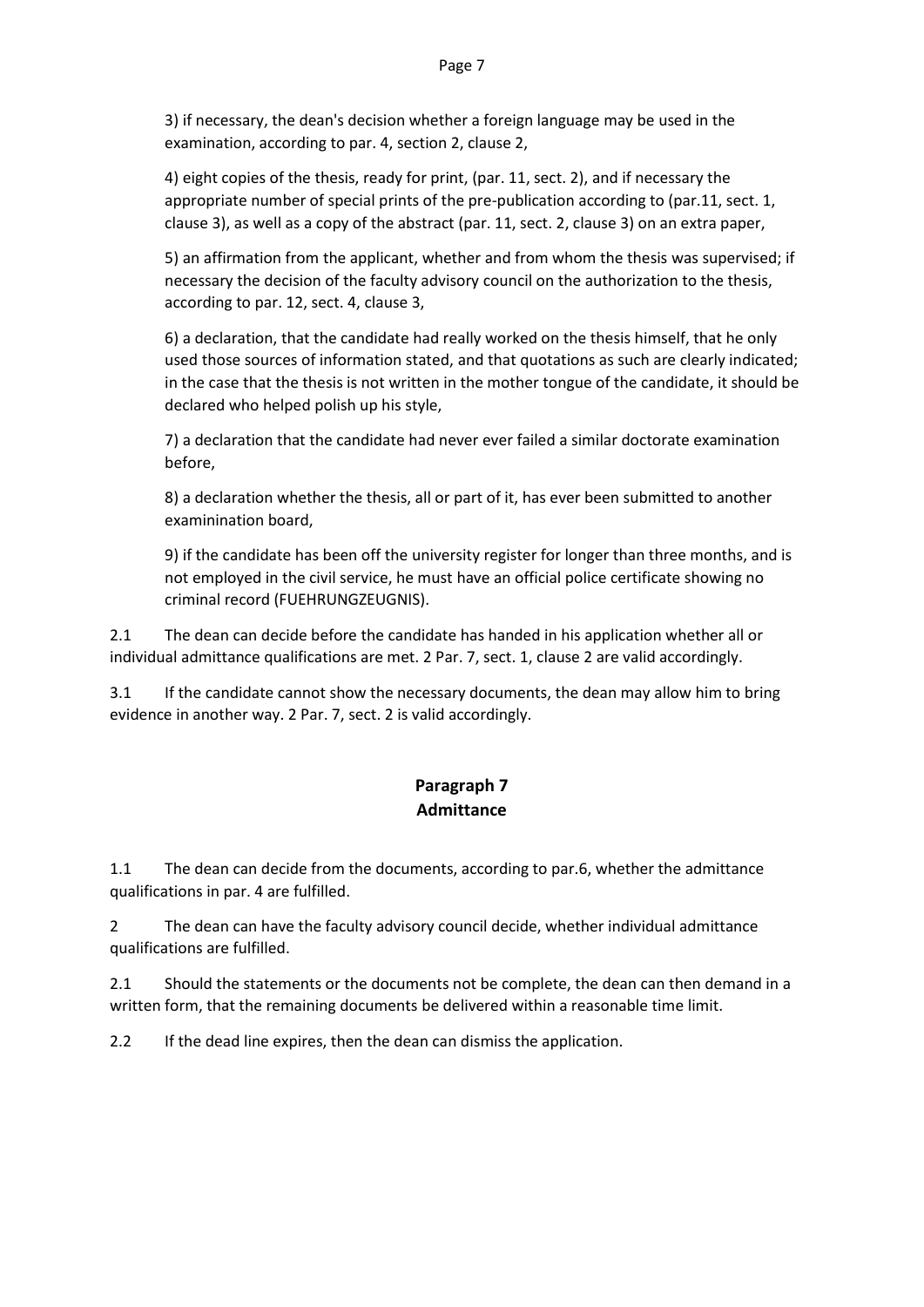- 2.3 The candidate has to be informed of this, when he is asked to complete the documents.
- 3.1 The dean decides on admittance to the doctorate.
- 3.2 The admittance is, apart from the cases described in section 2, only to be rejected when:

1) the necessary documents are incorrect, or

2) the candidate does not have the admittance qualifications stated in par. 4.

3) the whole thesis or substantial parts of it have already been submitted to another examination board.

4) A rejection, with a statement of the reasons, has to be written to the candidate without delay.

5) A legal rights instruction (RECHTSBEHELFSBELEHRUNG) should be included with the notification.

## **Paragraph 8 Withdrawal of the Application**

1 Should the candidate withdraw his application for admittance after the deadline (par.13, sect. 6, clause 1), then the doctorate procedure is considered as finished without success.

2 The dean will give the candidate a written statement with the legal rights instruction (RECHTSBEHELFSBELEHRUNG).

3 A withdrawal before the deadline means that the doctorate application was not made.

#### **III The Doctorate Procedure**

## **Paragraph 9 The Doctorate Work**

The doctorate work is the thesis and the oral examination.

## **Paragraph 10 The Chronological Procedure**

1 The decisions on the chronological procedure should be made when possible without delay.

2 The assessment of the thesis (par. 13) should be terminated within three months of admittance.

3 With each further consultation of an assessor, the deadline is extended for two months.

## **Paragraph 11 The Thesis**

1.1 The submitted thesis must meet the scientific standard, and must contain new knowledge and findings.

1.2 It must show the candidate's independent scientific achievement, in a field, represented by a professor of the Department of Physics.

1.3 Nothing stands in the way of a pre-publication of part of the innovative findings, independently won by the candidate, according to clause 1.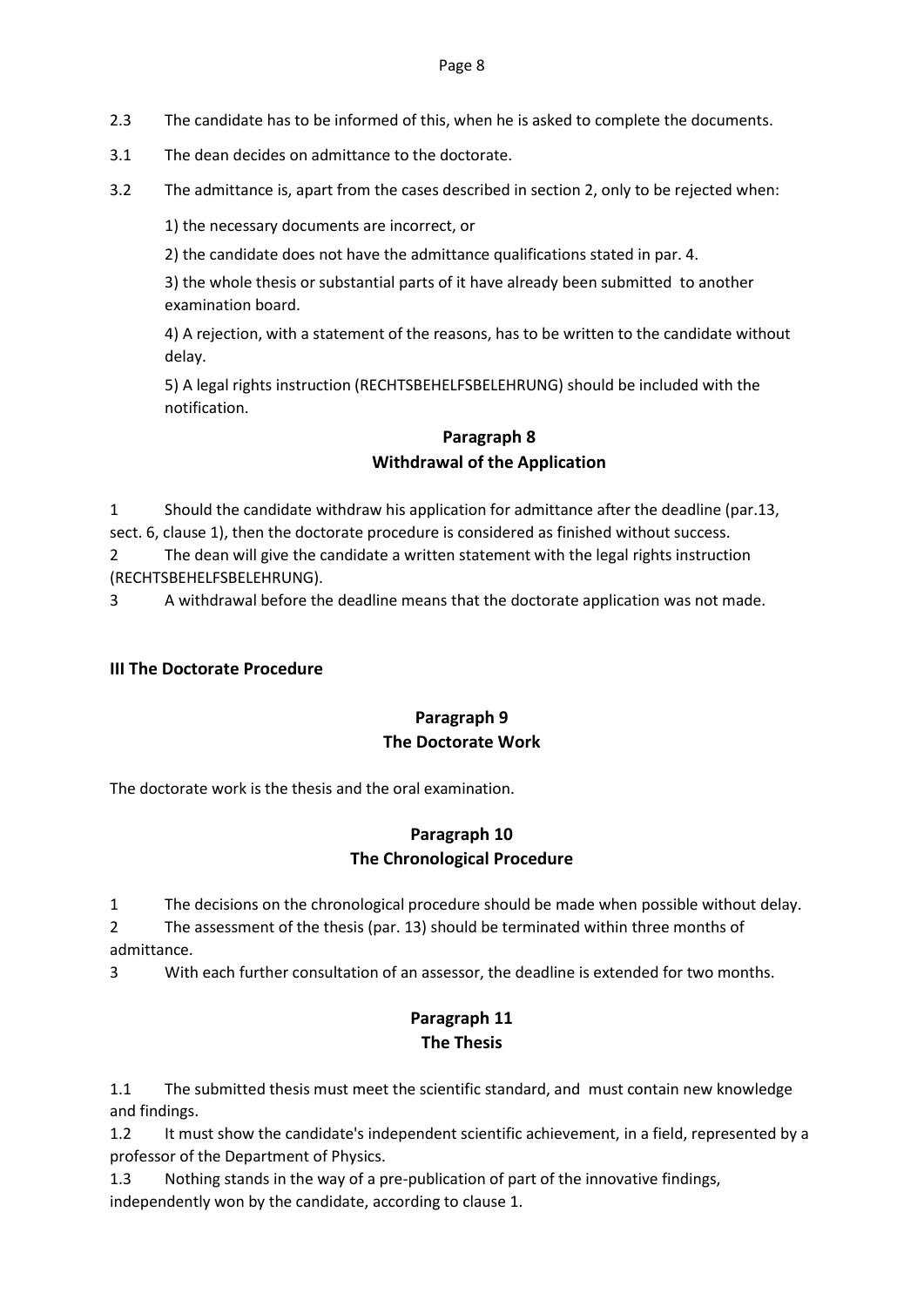2.1 The thesis must be presented as a manuscript ready to print; the original in DIN A4 format, or a copied form in DIN A4 or DIN A5.

2.2 The thesis must be bounded, the pages numbered, and it must have a table of contents and a bibliography.

2.3 It must be proceeded by an abstract in German, informing about the theory analysis and results.

2.4 Additional remarks, not for publication, may be attached as an insertion or separate appendix. These must be indicated as such.

2.5 Pictures and map material may be submitted as photocopies.

3.1 As a rule, the work should be written in German.

3.2 Should another language be chosen, then par. 4, sect. 2, clause 2 is applied.

## **Paragraph 12 Supervision of the Thesis**

1.1 As a rule, the thesis will be supervised by a professor of the Department of Physics.

1.2 It can be supervised by a professor from another department or an establishment outside of the University of Munich (e.g. in research institutes or industrial laboratories).

1.3 In this case, the candidate should get permission in advance from the professor of the Department of Physics.

1.4 The latter should always be given the opportunity to be informed of the progress of work.

1.5 He also presents the work to the Faculty and according to these doctorate regulations is the official supervisor.

2 Supervisors, who leave the university sector, but remain professor, may make a request to the dean to continue the supervision even after their departure.

3.1 If the supervisor can no longer supervise the work for reasons beyond the reach of the candidate, then the faculty advisory council provides other suitable supervision from:

1) another professor from the department

2) a professor, in accordance with sect. 1, clause 2 or

3) a supervising committee from the department

3.2 Should a professor, according to sect. 1, clause 2, continue the supervision, then the faculty advisory council names also a professor from the department, who must be given the opportunity to inform himself about the progress of work; sect. 1. clause 5 is valid accordingly.

4.1 In exceptional cases, a thesis finished without supervision, may on application be permitted.

4.2 The application has to be submitted to the dean.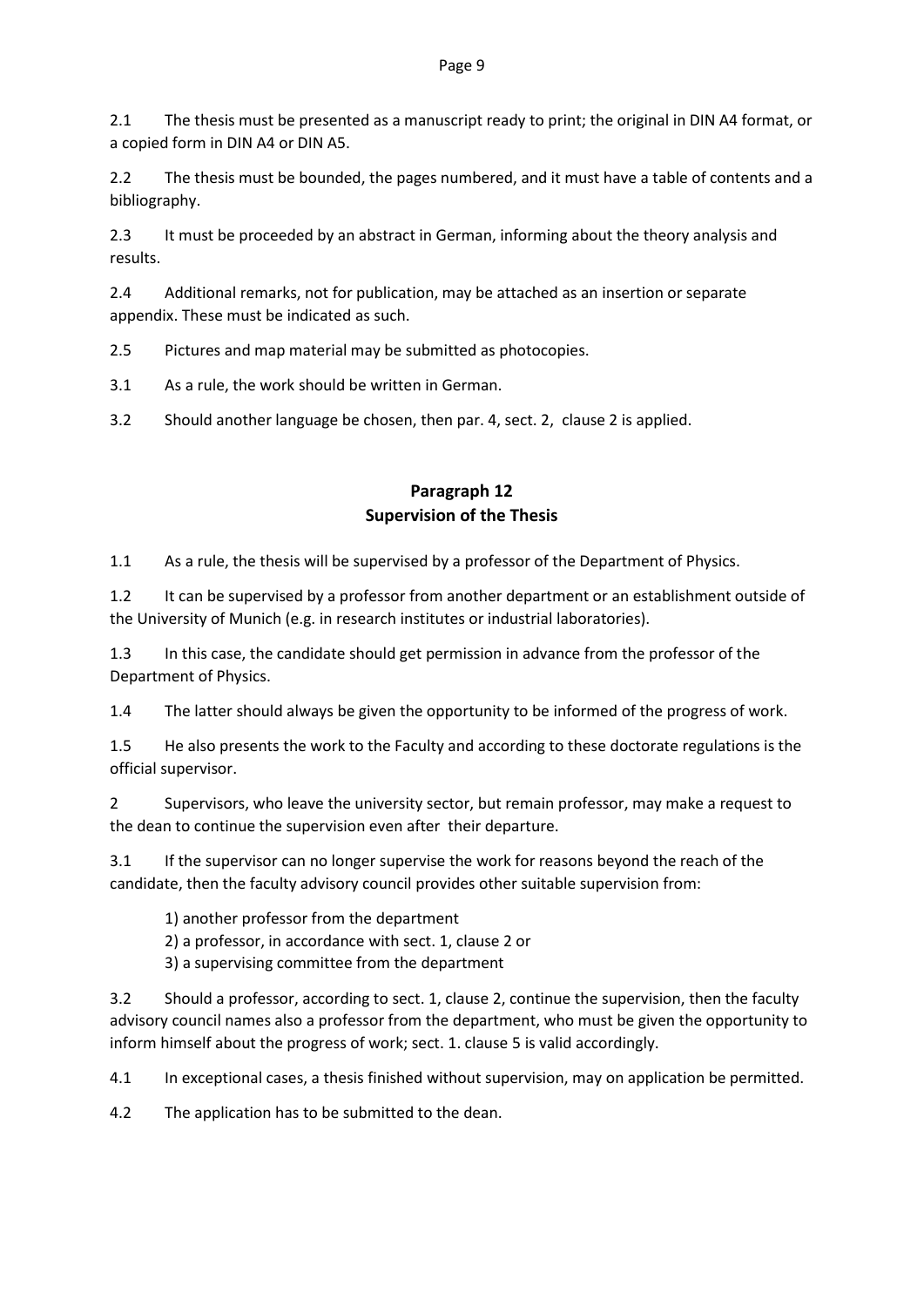4.3 The faculty advisory council makes the decision.

## **Paragraph 13 Assessment of the Thesis**

1 Immediately after admittance to the doctorate examination (par.7), each member of the Doctorate Committee will receive a copy of the thesis from the dean: the remaining copies remain in the dean's office.

2.1 For the assessment of the supervised thesis, according to par. 12, sect. 1, 2, and 3, clause 1, no. 1, or sect. 3, clause 1, no. 2, the supervisor as first assessor and a further member of the doctorate committee as second assessor will be appointed by the dean.

2.2 In the cases of par. 12, sect. 3, clause 1, no. 3, and sect. 4, the faculty advisory council appoints two professors as first and second assessor.

2.3 One of the assessors must always be a professor from the department.

2.4 The votes should be handed in within two months.

3 Each vote should mark the efficiency of the candidate as well as a recommendation for: acceptance, acceptance with comments to alter before publication, return to rewrite, or rejection of the thesis.

4.1 The assessment should have the marks according to the following scale:

"magna cum laude" (very good) = 1.00 for a specially recognized achievement

| "cum laude" (good) | = 2.00 for an average requirement of exceeding achievement |
|--------------------|------------------------------------------------------------|
|                    |                                                            |

| "rite" (fair) | = 3.00 for an achievement meeting the requirements |  |
|---------------|----------------------------------------------------|--|
|---------------|----------------------------------------------------|--|

"insufficienter" (inadequate)  $= 4.00$  for an achievement not up to the standard

- 4.2 Marks of (+/- 0.30") are allowed: the mark 3.30 is inadequate.
- 4.3 Proposing the mark "inadequate" can only go together with a recommendation to reject the work.
- 4.4 A recommendation to return and rewrite the work, counts as an objection towards accepting the thesis.
- 5.1 After receiving the votes from the assessors, the dean distributes them to those members of the Doctorate Committee who are not assessors.
- 5.2 They may make a statement about the thesis.
- 5.3 The statement should be made within a week of receiving the circular.
- 5.4 The statement may contain written comments for well-founded proposals for the marks according to sect.4.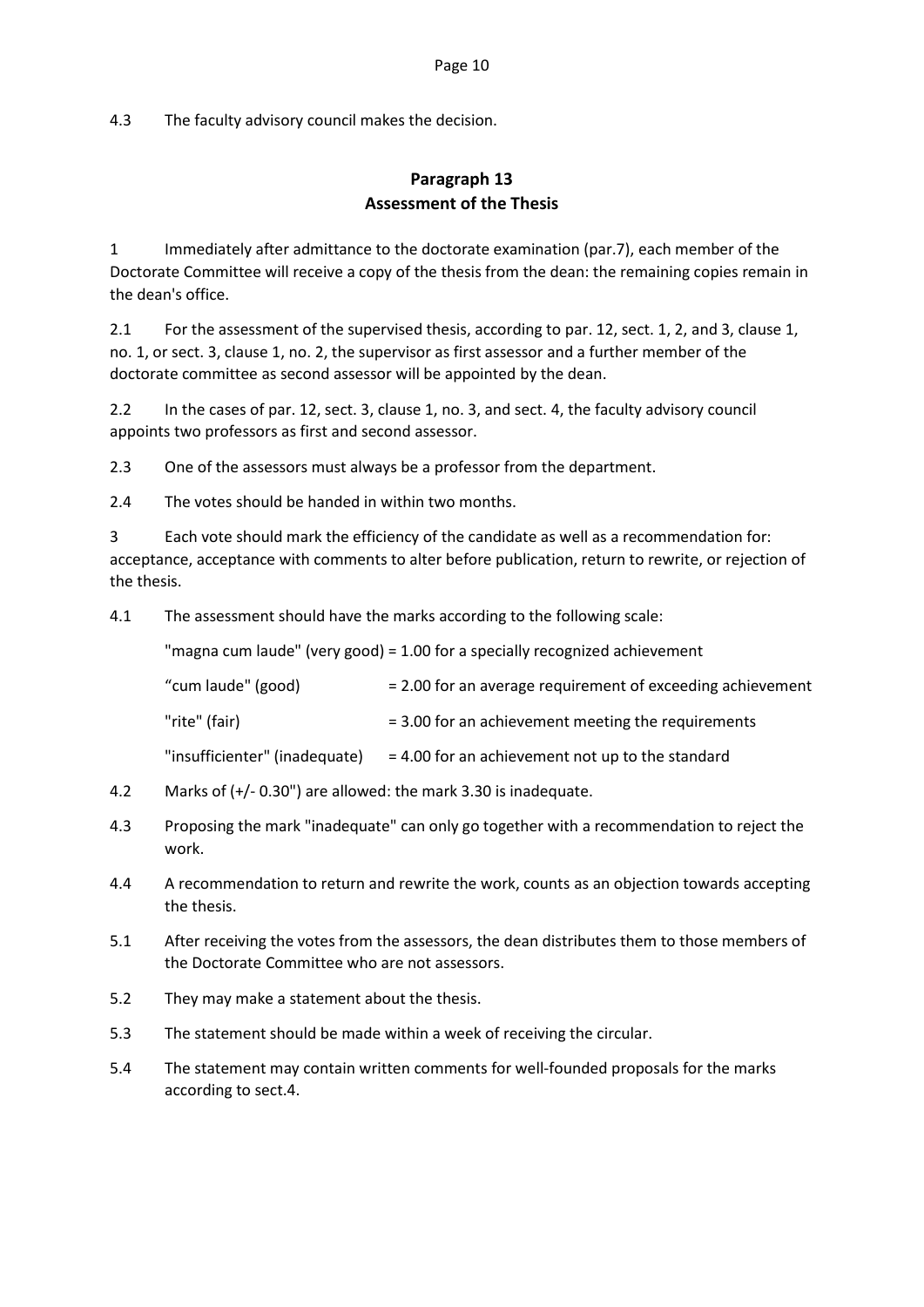- 6.1 When the assessors' votes are handed in, the thesis together with copies of these votes will be displayed in the dean's office for a period of two weeks.
- 6.2 The professors of the department will be informed by copies of the abstract sent from the dean, as in par.11, sect. 2, clause 3.
- 6.3 During the period that the thesis is laid out, every professor of the department, has the right to assess the work and give a statement.
- 7.1 The thesis is accepted when no objection (sect. 4) is noted in: the statement with the proposal for the mark from all the members of the Doctorate Committee according to sect. 5 and the statements from the professors according to sect. 6, i.e. the votes of all the assessors,
- 7.2 When the assessors' proposals are unanimous, which mark, according to sect.5 or 6, should be given, and no other mark has been suggested, then that mark is valid for the thesis.
- 7.3 Otherwise the Doctorate Committee will decide which mark the thesis gets.
- 7.4 The decision is made by the chairman of the Doctorate Committee.
- 8.1 The thesis is rejected when the assessors' votes and all further statements, according to sect.5 and 6, add up to a proposed mark of "inadequate", ie rejected.
- 8.2 The chairman of the Doctorate Committee makes the decision according to clause 1.
- 9.1 If, as in sect. 7, clause 1, there is an objection in one of the votes or statements to passing the thesis, then the Doctorate Committee has to meet to discuss and decide on the following:

- whether the thesis will be accepted,

- whether the thesis will be accepted with comments to make alterations before publication,

- whether the thesis will be returned to be rewritten,
- whether the thesis will be rejected,
- which mark will be given

- whether further reports from other professors from the department or from external scientists should be made.

9.2 The Doctorate Committee can accept the thesis on the condition that suggestions for alterations or additions be made before publication, when the unsatisfactory thesis is not rejected or has to be rewritten.

9.3 Professors, who according to sect.6, have made their objections, may have to make an oral statement.

10.1 A copy of the work returned to alter, remains in the files.

10.2 The new version is to be handed in within two years.

10.3 Instead of making alterations, the candidate can hand in a new thesis within this period.

10.4 The altered version of the thesis or a new work must be handed in and assessed by the members of the original Doctorate Committee, as far as they still exist.

10.5 Sections 2 to 9 are valid accordingly; a second rewriting or a repeated submittance of the work is not permitted.

10.6 If the deadline is not met, then the work is rejected.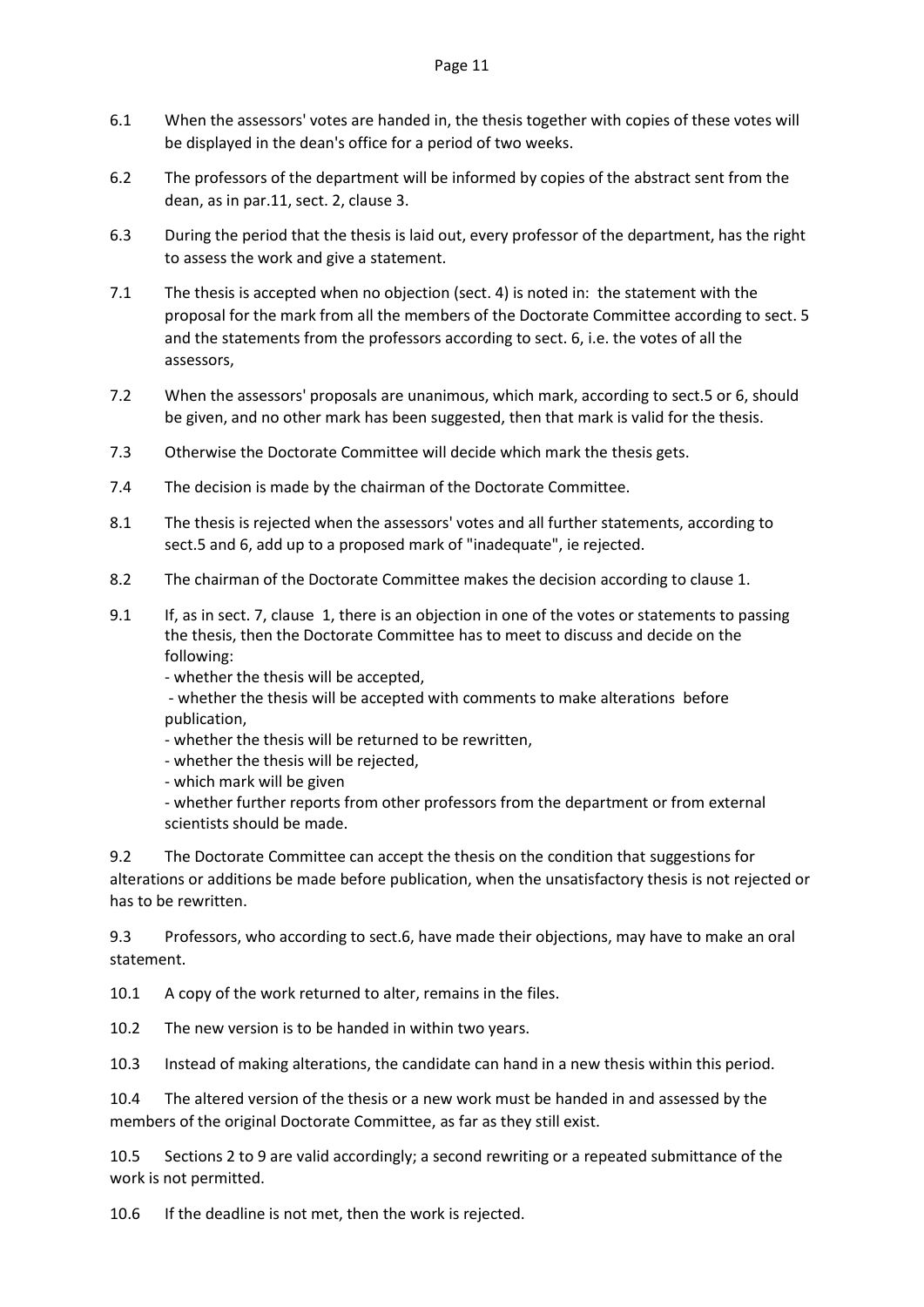11.1 The dean informs the candidate whether the thesis has been accepted and the mark, whether it has to be altered, or whether it has been rejected.

11.2 A rejection has to be justified in a written form with a legal rights instruction (RECHTSBEHELFSBELEHRUNG).

#### **Paragraph 14 The Oral Examination**

1.1 If the thesis has been accepted, then the dean gives the candidate a written invitation to the oral examination at least eight days beforehand.

2.1 The oral examination lasts about one hour, and is an extended scientific discussion, to show that the candidate masters adequately his field of work as well as adjoining fields, and is also knowledgeable about essential structures and modern developments in his field.

2.2 If the subject of the thesis is from the field of didactic of physics, then the oral examination must include questions on specific physics knowledge.

3.1 The oral examination will be supervised and assessed by the first and second assessors, the chairman and another member of the Doctorate Committee selected by the dean.

3.2 Should one of the assessors not be available as examiner, then the dean will select another member of the Doctorate Committee as examiner.

3.3 The chairmanship is led by the chairman of the Doctorate Committee.

4.1 With the candidate's permission, professors and graduate students from the department may attend the oral examination as listeners, if the seating capacity allows.

4.2 The general public is excluded when the decision is made and when the results of the examination are announced.

4.3 A member of the Doctorate Committee, selected by the chairman, makes a transcript of the important proceedings and the result of the oral examination, which has to be countersigned by the chairman.

5.1 The assessment of the candidate's performance follows from a mutual discussion between the individual assessors according to the scale in par. 13, sect. 4.

5.2 The mark for the oral examination will be calculated by the chairman of the Doctorate Committee from the arithmetic average, truncated two decimals after the comma, of the assessors' marks.

5.3 That means with a mark of:

from 0.70 to 1.49 "magna cum laude", from 1.50 to 2.39 "cum laude", from 2.40 to 3.29 "rite"

5.4 If the candidate does not attain in the oral examination at least the mark "rite" (3.29), then the oral examination is failed.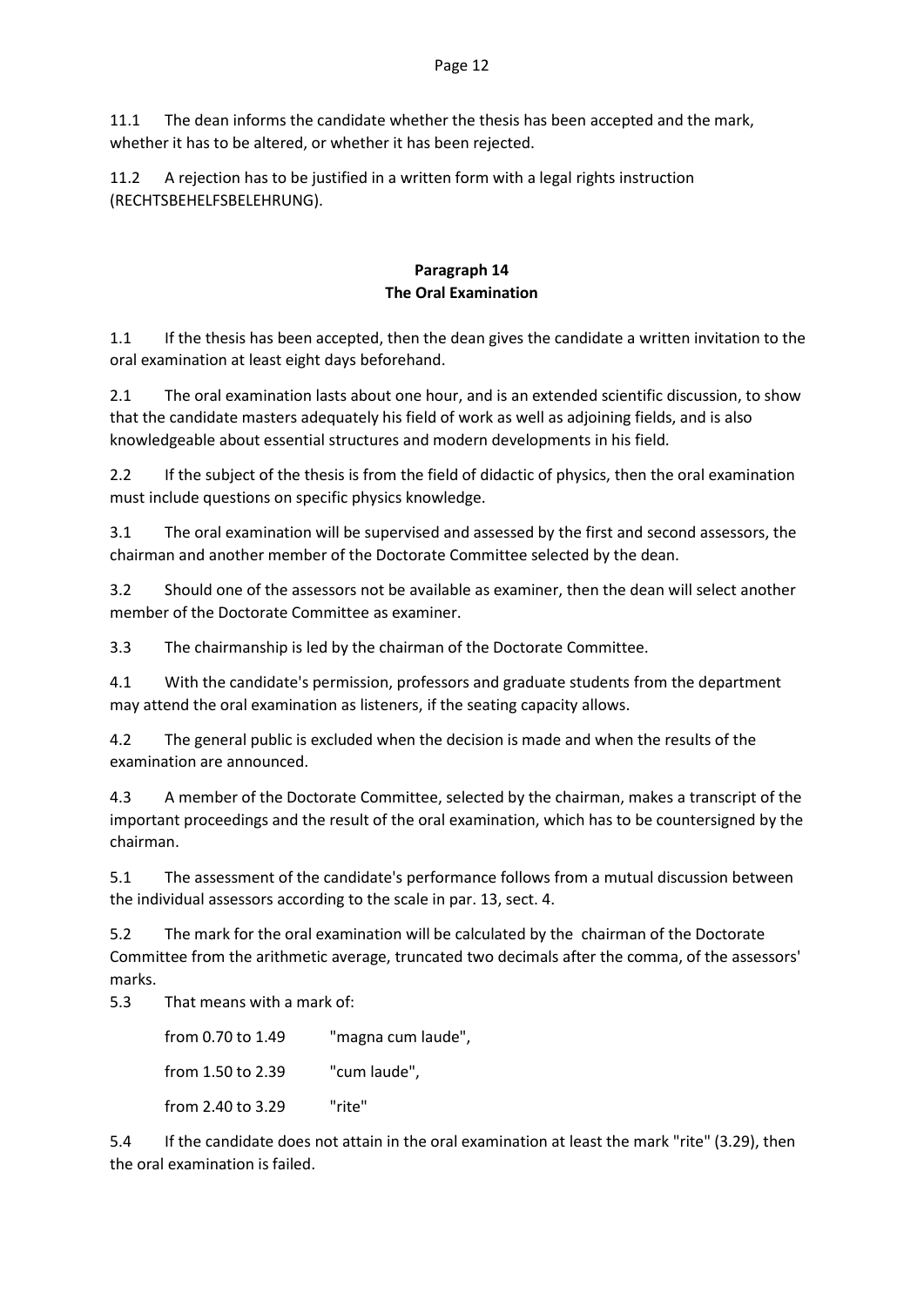6.1 The oral examination can only be repeated once.

6.2 The application to repeat the examination must be made within one year after the announcement that the examination was failed.

7.1 Should the candidate, for reasons which he cannot influence, not be able to attend the examination, then he must make a justified application to the dean to postpone the examination.

7.2 In case of illness, a medical certificate must be presented.

7.3 An unexcused non-attendance, means that the oral examination has been failed.

## **Paragraph 15 Results of the Doctorate Examination**

1.1 The doctorate examination is passed when both the thesis and the oral examination have been assessed with at least "rite"(3.29).

2.1 The overall mark of the doctorate is determined by the sum of the marks for the thesis multiplied by 1.5, and the marks for the oral examination divided by 2.5.

2.2 When both the thesis and the oral examination have been assessed higher than 1.00, then the examiners can decide unanimously, according to par.14, sect.3, clause 1, that the grade "summa cum lauda" (excellent) be given.

2.3 Otherwise, the scale is valid according to par.14, sect.5, clause 3.

3.1 At the end of the oral examination, the candidate has to be informed of the results of the passed examination, (par. 15, sect. 1 and 2).

3.2 The chairman of the Doctorate Committee gives the candidate a provisional notification with the results of the passed examination.

3.3 This includes the overall mark, title and the mark of the thesis, and the mark of the oral examination.

3.4 The provisional notification does not allow the use of the doctor title.

3.5 This regulation has to be recorded in the provisional notification.

4.1 If the candidate has not passed the examination, or it is not considered as passed, then he will receive a written notification.

4.2 A legal rights instruction (RECHTSBEHELFSBELEHRUNG) must be included in the notification that the examination has not been passed.

#### **IV. Printing the Thesis**

## **Paragraph 16 Publication of the Thesis**

1.1 After passing the doctorate examination, the candidate must make the thesis known to the scientific public by photocopies.

1.2 If, according to par.13, sect.3, the thesis was accepted by the Doctorate Committee with comments to alter before publishing, according to par.13, sect.9, clause 2, then the altered version has to be submitted to the assessors before publication.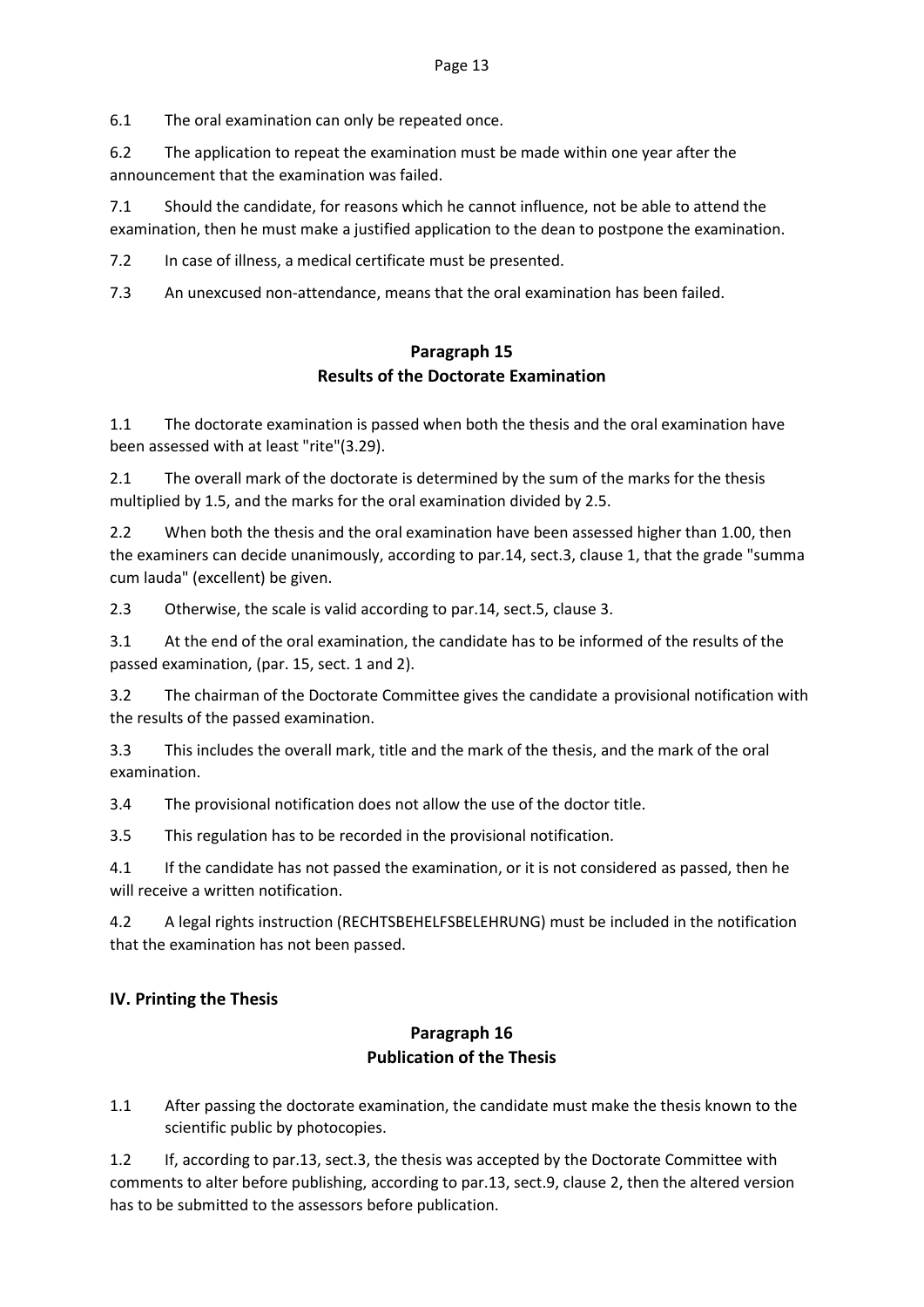2 In so far as possible, is the indication, "Dissertation der Fakultaet fuer Physik der Ludwig-Maximilians-Universität München", the date of submission, the names of the assessors and the date of the oral examination to be noted as a footmark. 3.1 If the thesis is particularly extensive, the dean may allow, on application of the candidate, that copies be made of only a part of the thesis.

3.2 This part must be an integral part of the thesis, and contain the main results.

3 A remark should be made in the footnote that only a part of the thesis has been copied.

## **Paragraph 17 Submittance of the Compulsory Copy**

1. Within one year of the provisional notification of the results of the passed doctorate examination, the candidate must give the dean free of charge the following compulsory copies of the thesis:

1) Three copies, printed in a form able to be copied, together with the original and 40 further copies in the form of microfiches or

2) 40 copies in book or photo print.

2.1 If the thesis is to be published in a scientific magazine, or if a commercial publisher distributes the thesis through the book trade, then the candidate only needs to submit six copies of the publication as stated in sect. 1 above.

2.2 In case the thesis will be distributed through the book trade, an edition of at least 150 should be guaranteed.

3 In the cases of sect. 1, the candidate must give the University the right to make further copies of the thesis and to distribute them.

4 If, according to par. 16, sect. 3, only a part of the thesis is copied, then the candidate must in addition submit two complete copies.

5 If the candidate's application justifies it, then the dean can prolong the deadline for submittance of the compulsory copy for another two years at the most.

6 If the candidate does not submit the compulsory copy within the deadline, then all rights gained from the successful termination of the examination procedure are lost.

## **V. Doctorate Certificate**

## **Paragraph 18 Issuing the Doctorate Certificate**

1 After passing the doctorate examination and fulfilling the publication duty, the candidate receives a certificate justifying him to use the doctor's degree.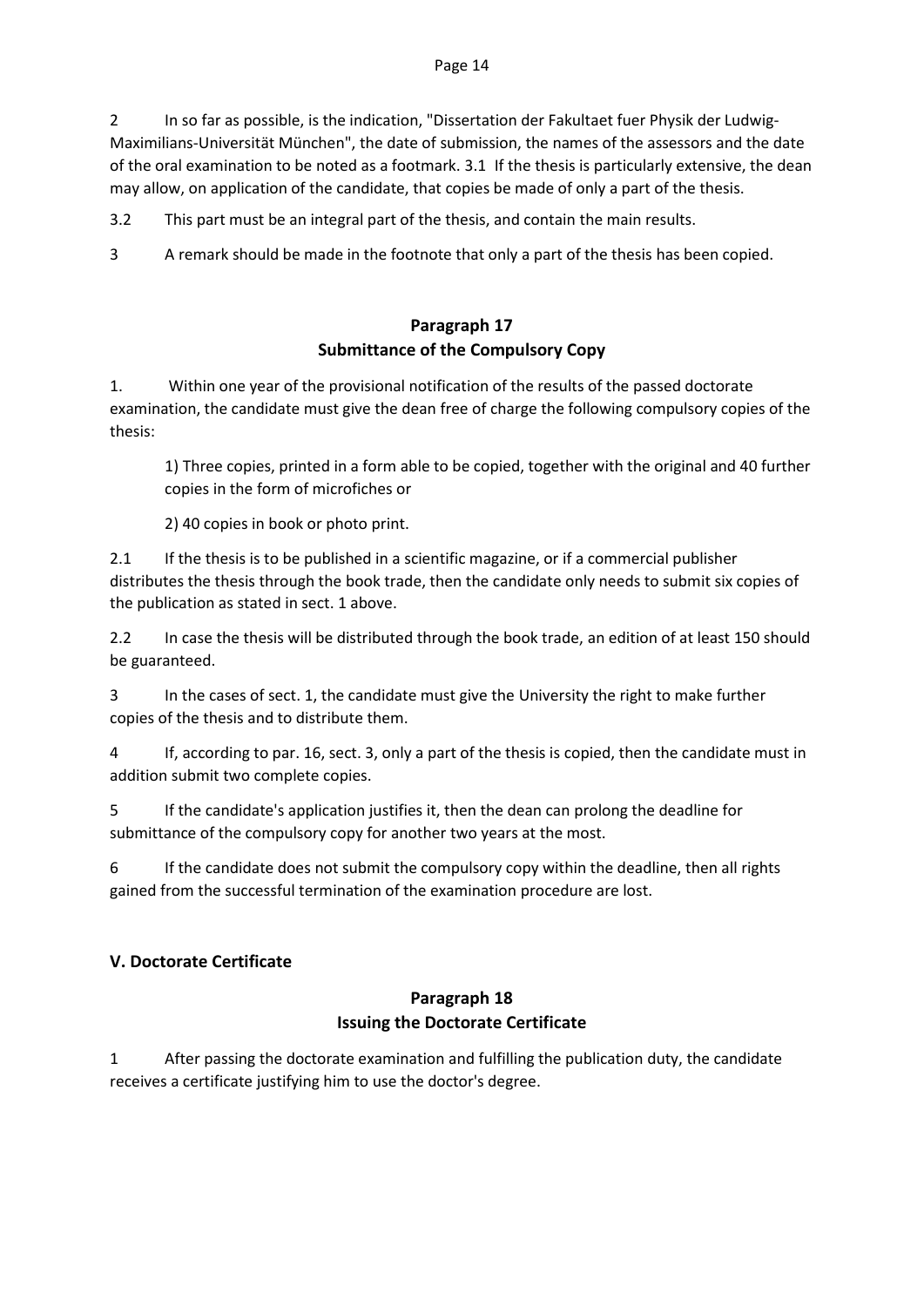2.1 The certificate confirms in the German language the successful doctorate graduation, it names the title of the thesis, the overall mark and is signed by the rector and dean, and affixed with a seal of the University.

## **Paragraph 19 Renewal of the Doctorate Certificate**

The faculty advisory council can agree to renew the doctorate certificate after 50 years to honour someone celebrating his jubilee.

## **VI. Honorary Doctorate Degree**

## **Paragraph 20 Procedure**

1.1 The award of the grade Dr. rer. nat. h.c. is given after an application is made by two University Professors of the Department of Physics.

1.2 This must contain a detailed appreciation of the scientific achievement of the one to be honoured.

1.3 The Doctorate Committee meets to make a decision on this application.

1.4 The invitation to the meeting must specifically emphasize that a vote will be taken for an honorary degree.

2. The honorary degree is awarded by presentation of the certificate in latin, in which the achievements of the honoured one are emphasized.

## **VII Conclusive Regulations**

## **Paragraph 21 Consequences of Fraud**

1 If the candidate gave false information about his doctorate achievements, then the Doctorate Committee must declare the doctorate examination not passed, and if necessary withdraw the invalid examination report and the certificate if already awarded.

2.1 If the qualifications for admittance to the doctorate procedure were not fulfilled, with no deception on the candidate's part, then to compensate this deficit, the examination is regarded as passed.

2.2 If the candidate deliberately deceived in order to be admitted, then the Doctorate Board must decide which steps under consideration of principles are necessary to retrieve the illegal administration records.

3. Withdrawal of the Doctor grade must be done according to valid legal regulations.

4 The person affected must be given the possibility to defend himself orally or in a written form before a decision is made.